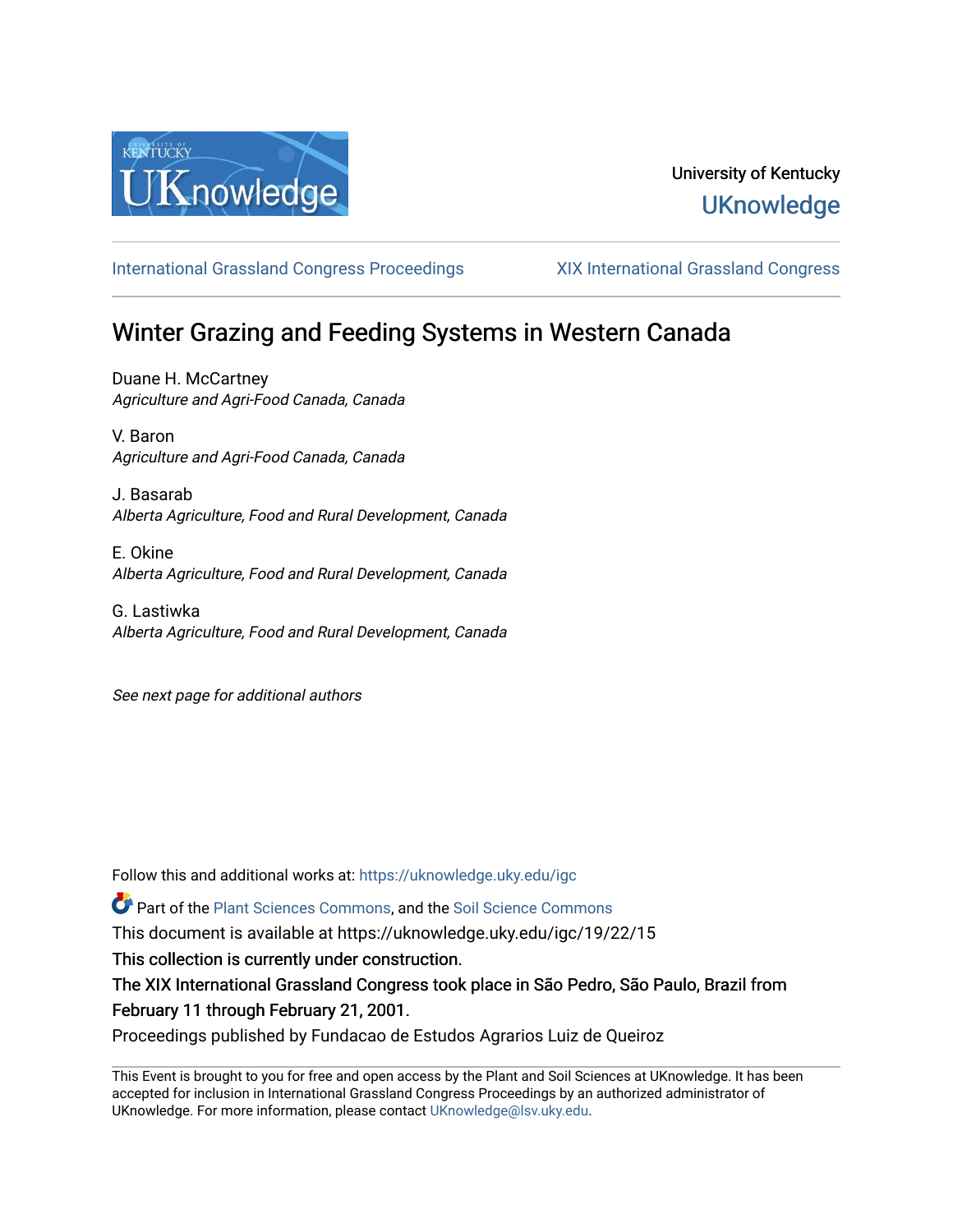### Presenter Information

Duane H. McCartney, V. Baron, J. Basarab, E. Okine, G. Lastiwka, A. Depalme, and D. Young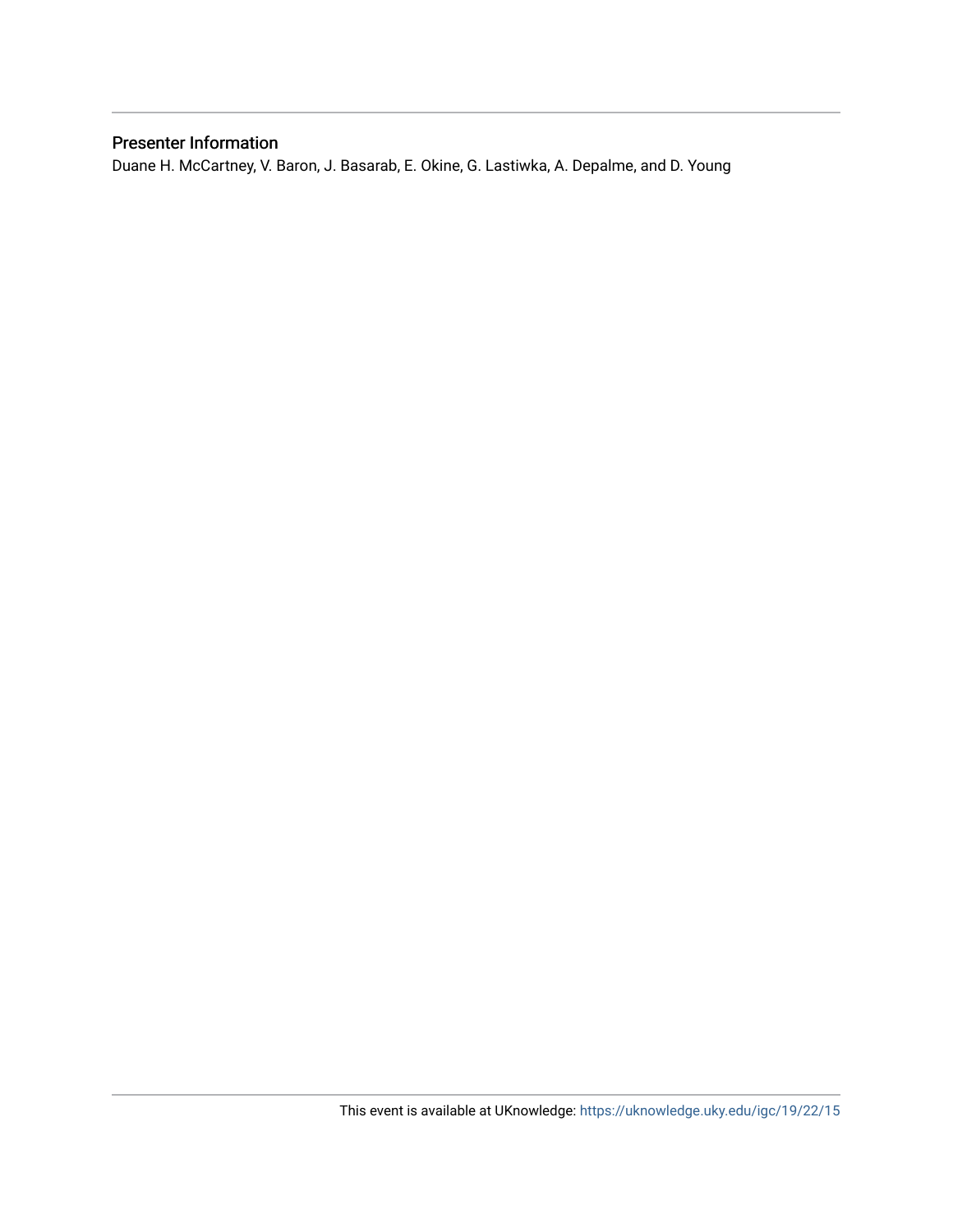#### **WINTER GRAZING AND FEEDING SYSTEMS IN WESTERN CANADA**

D.H. McCartney<sup>1</sup>, V. Baron<sup>1</sup>, J. Basarab<sup>2</sup>, E.Okine<sup>2</sup>, G. Lastiwka<sup>2</sup>, A. Depalme<sup>1</sup>, and D. Young<sup>1</sup>.

Western Forage Beef Group, Agriculture and Agri-Food Canada<sup>1</sup>, Alberta Agriculture, Food and Rural Development<sup>2</sup>, 6000 C&E Trail, Lacombe, Alberta, T4L 1W1

[mccartneyd@en.agr.ca](mailto:mccartneyd@en.agr.ca)

#### **Abstract**

Beef cow calf producers in Western Canada are looking for methods of extending the grazing season into the winter in order to lower winter feed costs. Dry beef cows were early or late weaned and grazed during the early months of winter on late seeded barley swaths (Hardlum Vulgare L..) and compared to cows fed barley silage and free choice barley straw in a feeding yard. The swath grazed barley was late seeded in June and swathed in the silage stage in mid September. Cows successfully swath grazed for three winters from mid November until mid to late February with no major differences in animal performance The swath grazing system has less labour, less stored feeding and handling costs and less manure hauling costs than cows wintered on stored feeds in a feeding yard.

**Keywords:** Winter grazing, swath grazing, beef cow grazing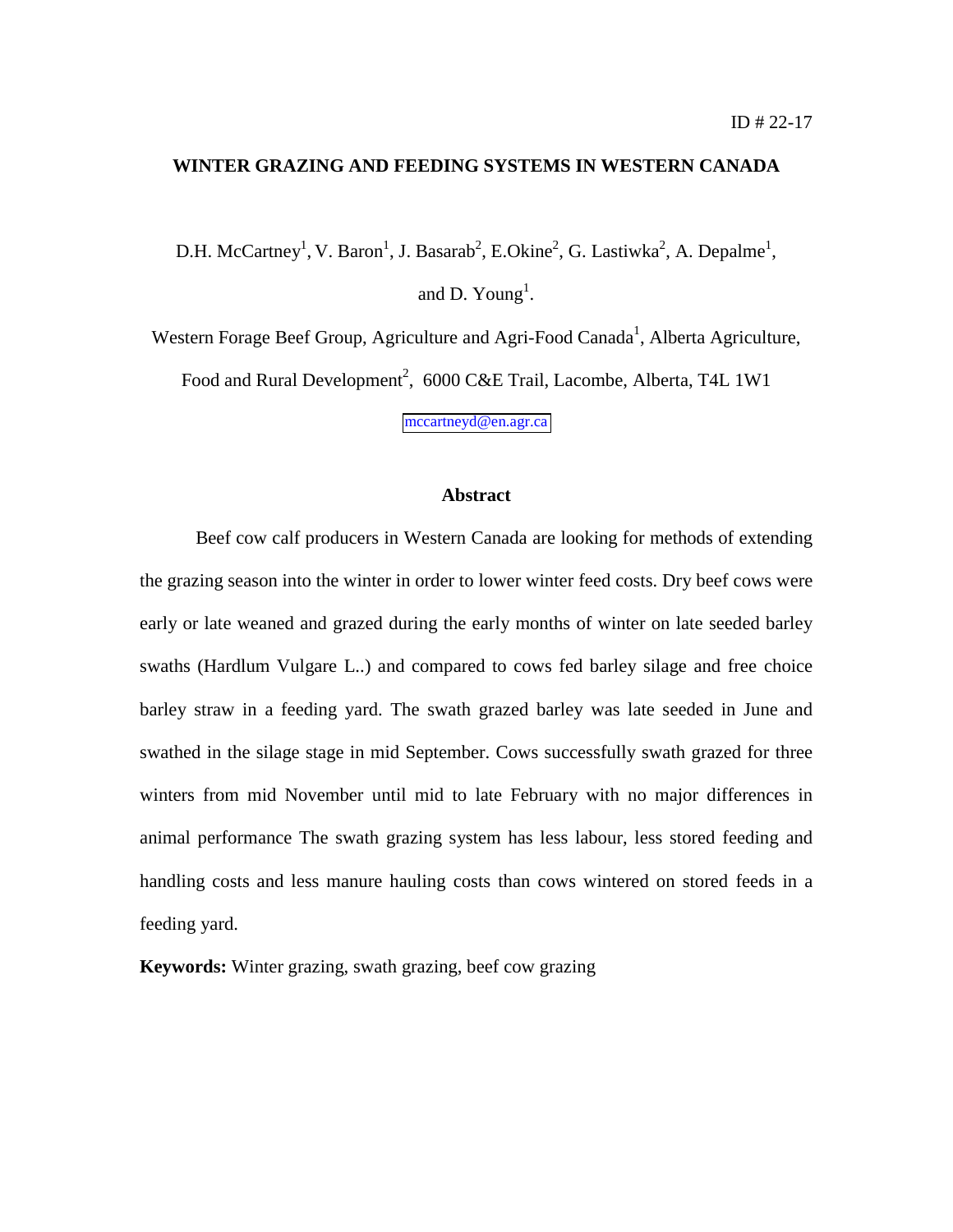#### **Introduction**

Beef cattle producers in Western Canada are looking for methods of lowering their winter feed costs as it is the most expensive part of the cow-calf operation. Normally, the winter feeding period is about 200 days from late October to mid-May with temperatures as low as  $-30^{-0}$  C to  $-40^{0}$  C. Cattle are usually fed cereal grain silage, or hay, straw and limited amounts of barley grain. In addition to the costs of harvesting and storing winter feed, there is the cost of bedding with straw and hauling manure from the wintering area. Thus for every day a beef cow can remain grazing in the late fall or early winter, a financial saving can be realized.

Swath grazing a late seeded cereal grain crop during the winter months can provide a low cost method for extending the grazing season (Anonymous 1998). The cereal crop is seeded in mid-June and swathed in the soft dough or silage stage in mid-September just prior to the killing frost. Beef cows can then graze this forage through snow which can be as deep as 45 cm.

Early weaning calves and removing them from the pasture is another method of extending the grazing season for the beef cow. With the lower nutrient requirements of the dry beef cow the daily grazing requirements of the cow is reduced and the pasture season can thus be extended. Thus, early weaning and swath grazing could be a viable option for lowering winter feed costs. The objective of the study was to evaluate the effects of early and late weaning in combination with swath grazing vs. traditional feeding strategies on cow performance.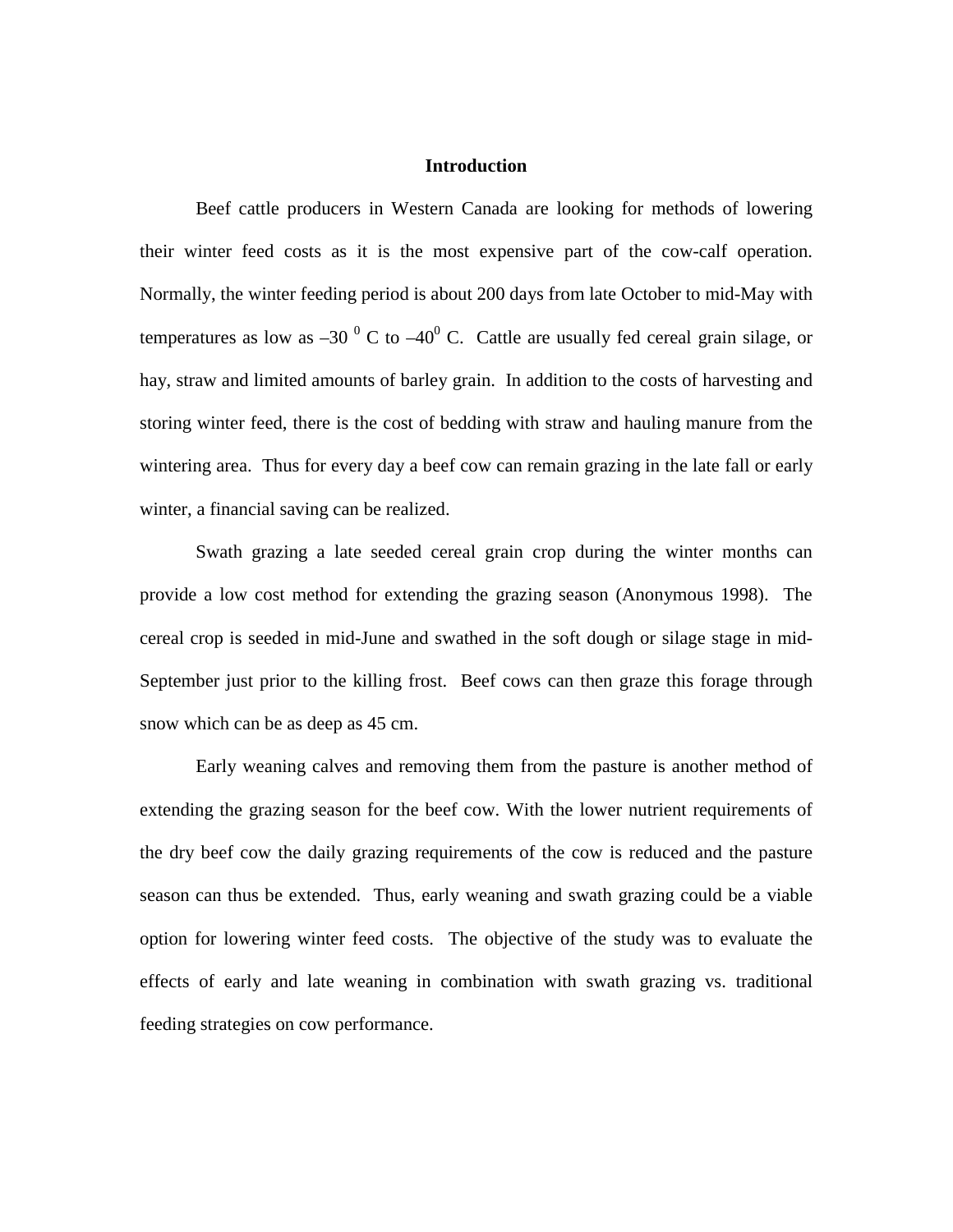#### **Material and Methods**

Spring calving (March) Angus, Hereford and Charolais, Maine Anjou cows were early and late weaned in late August and late October each year. The early weaned cows remained on perennial pastures with the balance of the late weaned herd until late October. At that time the cows were allocated to the winter feeding treatments: (1) traditional winter feeding of barley silage and free choice barley straw or (2) swath grazing of barley cereal crop. This resulted in 2x2 factorial design with three replicates for each weaning and winter feeding treatment. The traditional winter feeding treatments were housed in 6 pens in an open faced barn from November until the following spring. The swath feeding treatment cows grazed six paddocks of AC Lacombe barley swaths from November to February. AC Lacombe barley had been planted in early June and swathed in mid- September. All paddocks were serviced by an all-weather watering system and bedding was provided to all cows. During February and March of each year, all swath grazing cows were placed in six pens in an open faced barn for calving. All treatment groups whether in pen or paddocks, were maintained throughout the study. Cows, that were culled because they were open at pregnancy check were replaced by extra cows that had been allocated to the same treatment. In those years when swath material remains in the field in the spring, cows were moved back onto the swath treatments to clean up the remaining forage. Cows were weighed, scored for body condition, and measured for back fat thickness at the  $12<sup>th</sup>$  and  $13<sup>th</sup>$  rib via ultrasound. Body condition score was a visual assessment of cow condition with one being very thin and five being very fat.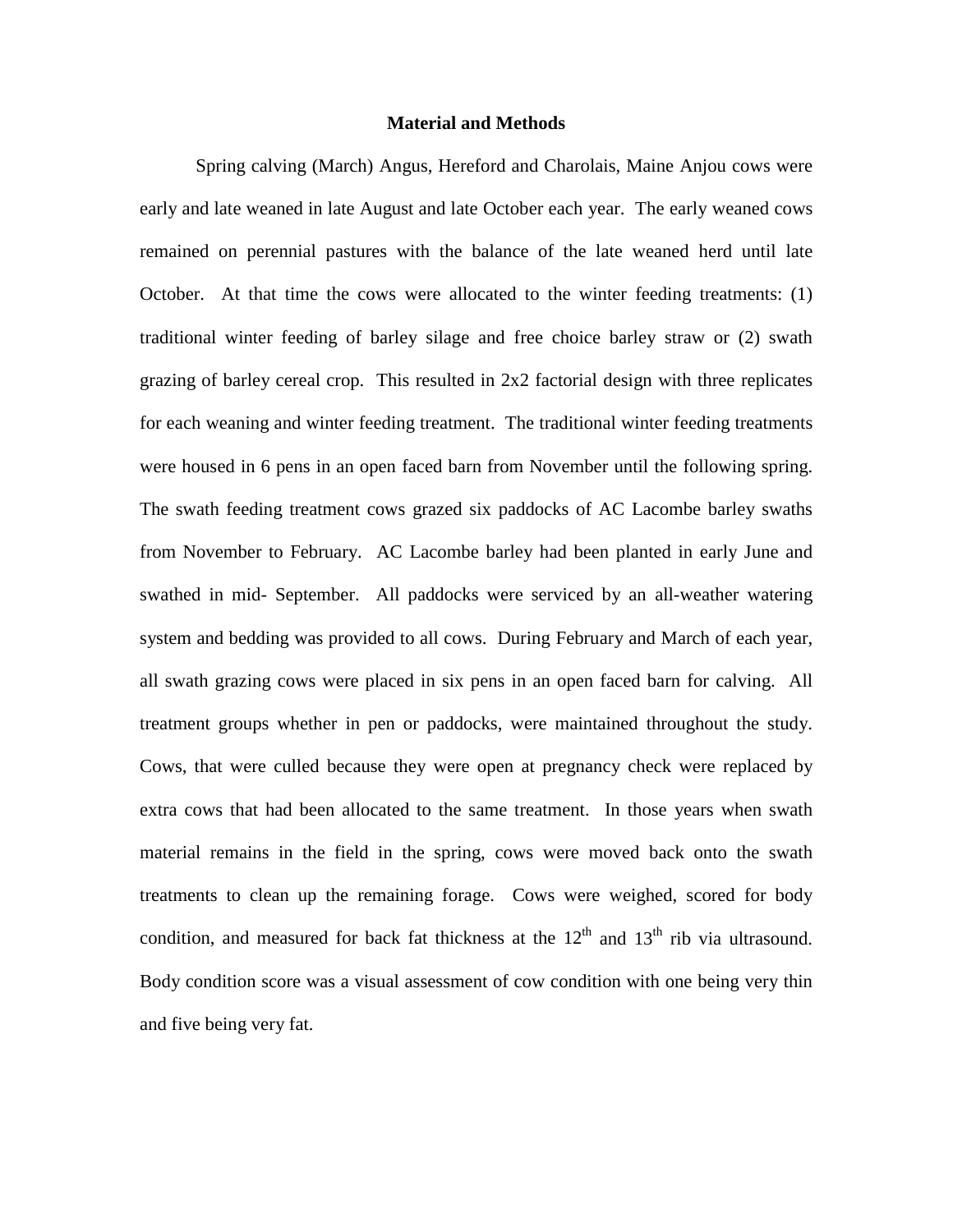#### **Results and Discussion**

No major problems were encountered during the three years of swath grazing. Cows could successfully graze through the  $40 - 50$  cm of snow. The winters were relatively mild with variable amounts of snow and minimum temperatures in the  $-20^0$  C range. Cows grazed the barley swaths from November  $19<sup>th</sup>$ , 1997 to February  $4<sup>th</sup>$ , 1998, November  $18^{th}$ , 1998 to February  $17^{th}$ , 1998 and Nov.  $8^{th}$ , 1999 to March  $2^{nd}$ , 2000. Cows on the traditional ration consumed an average 7kg DM barley silage and 9 kg DM barley straw per day. Swath grazing cows averaged 578 grazing days per ha. Cows that were early weaned had similar weight changes to the late weaned cows at the time of late weaning (Table 1). No major health or reproduction problems were observed in either group Swath grazing cows preformed similarly to the traditional winter fed cows during the three years (Table 1). Swath grazing provide an alternative method for extending the grazing season into the winter with less labour, and less stored feed costs and manure hauling than cows wintered traditionally on barley silage and free choice straw.

#### **References**

**Annonymous** (1998). An introduction to swath grazing in Western Canada. Alberta Agriculture Food and Rural Development. Agdex 420156-1